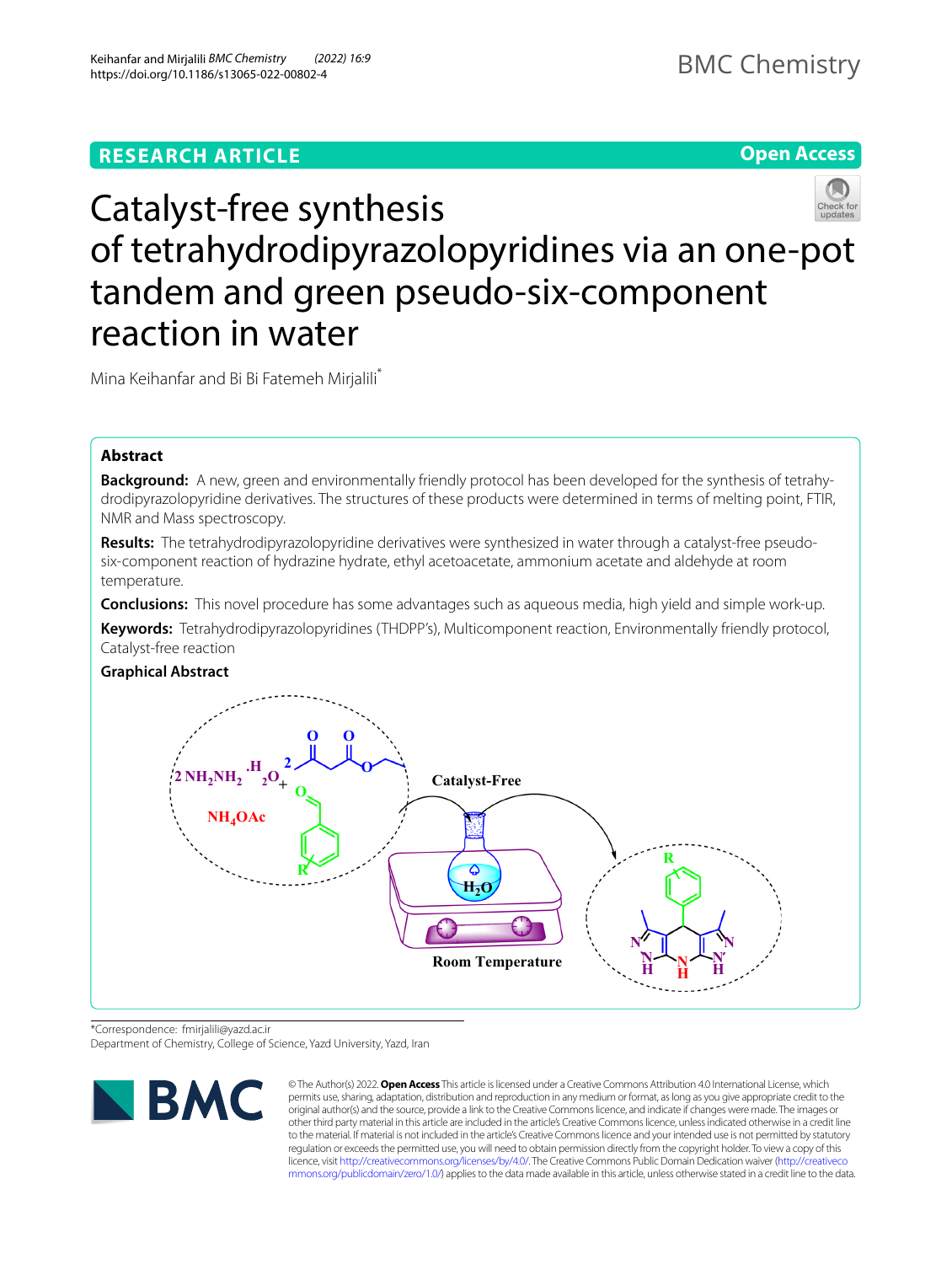## **Introduction**

Multicomponent reactions (MCRs) are selective, simple and efective as compared to the conventional multistep synthesis  $[1-4]$  $[1-4]$ . They have been utilized to reduce environmental pollution. Water, as a green solvent, is presumed to speed up some organic reactions through hydrophobic effects  $[5]$ . Therefore, catalyst-free organic reactions in water that yield resolvable products are attractive for many organic chemists [\[6](#page-5-3), [7\]](#page-5-4). THDPPs fuse the heterocyclic moieties of pyrazolopyridine with pharmaceutical activities, which exist in Etazolate, Cartazolate and Tracazolate drugs  $[8]$  $[8]$  (Fig. [1](#page-1-0)).

Meanwhile, Due to the existence of two biologically active moieties, namely pyrazole and 1,4-dihydropyridine pyrazole in the structure of THDPPs, these compounds have various pharmaceutical applications such as antiallergic, anti-herpetic and anxiolytic efects [\[9](#page-5-6), [10\]](#page-5-7), anti-Leishmania activities [[11\]](#page-5-8) and HIF 1α-prolyl hydroxylase inhibition [[12](#page-5-9)].

<span id="page-1-1"></span>catalyst. In this study, THDPPs are synthesized with a green catalyst-free protocol implemented in a water medium at room temperature (Scheme [1\)](#page-1-1).



<span id="page-1-2"></span><span id="page-1-0"></span>**Table 1** Optimization of the reaction conditions for the synthesis of 4-(4-chlorophenyl)-3,5-dimethyl-1,4,7,8-tetrahydrodipyrazolo[3,4b:4′,3′-e]pyridine



| Entry | Solvent          | Conditions <sup>a</sup> | Time (min) | Yield $(%)^b$            |
|-------|------------------|-------------------------|------------|--------------------------|
|       | <b>EtOH</b>      | r.t                     | 180        | $\overline{\phantom{0}}$ |
| ∠     | <b>EtOH</b>      | Reflux                  | 120        | 23                       |
| 3     | H <sub>2</sub> O | Reflux                  | 60         | 53                       |
| 4     | H <sub>2</sub> O | r.t                     | 45         | 98 [This work]           |

a The molar ratio of hydrazine hydrate (2 mmol), ethyl acetoacetate (2 mmol),4-chlorobenzaldehyde (1 mmol) and ammonium acetate (4 mmol) is equal to 2:2:1:4 **b** Isolated yields

A common protocol for the synthesis of THDPP is the reaction of aldehydes, hydrazine hydrate, ethyl acetoacetate, and ammonium acetate in a multi-component manner with the presence of a catalyst. Previously, pseudopolymeric magnetic nanoparticles  $[13]$ , KCC-1-NH<sub>2</sub>-DPA [\[14\]](#page-5-11), CuFe<sub>2</sub>O<sub>4</sub>@HNTs [\[15](#page-5-12)], acetic acid [\[16\]](#page-5-13), and carbonaceous material (CSO<sub>3</sub>H) [[17\]](#page-5-14), Fe<sub>3</sub>O<sub>4</sub>/KCC1/IL/ HPWMNPs [[24\]](#page-5-15), Nano-CdZr<sub>4</sub>(PO<sub>4</sub>)<sub>6</sub> [[25](#page-5-16)], Nano-Fe<sub>3</sub>O<sub>4</sub>@  $SiO<sub>2</sub>$ – $SO<sub>3</sub>H$  [\[23](#page-5-17)], FeNi<sub>3</sub>-ILs MNPs [\[21\]](#page-5-18), Nano-CuCr<sub>2</sub>O<sub>4</sub> [[26\]](#page-5-19), Nano-ovalbumin [\[20](#page-5-20)], M(II)/Schiff base@MWCNT- $Fe<sub>3</sub>O<sub>4</sub>/SiO<sub>2</sub>$  [\[27\]](#page-5-21). Meanwhile, a catalyst free protocol using ammonium carbonate instead of ammonium acetate has been reported [\[16\]](#page-5-13), Ammonium carbonate is a basic salt and can catalysis the synthesis of THDPP's. In here, we have used ammonium acetate as neutral salt for production of ammonia in water and absence of any

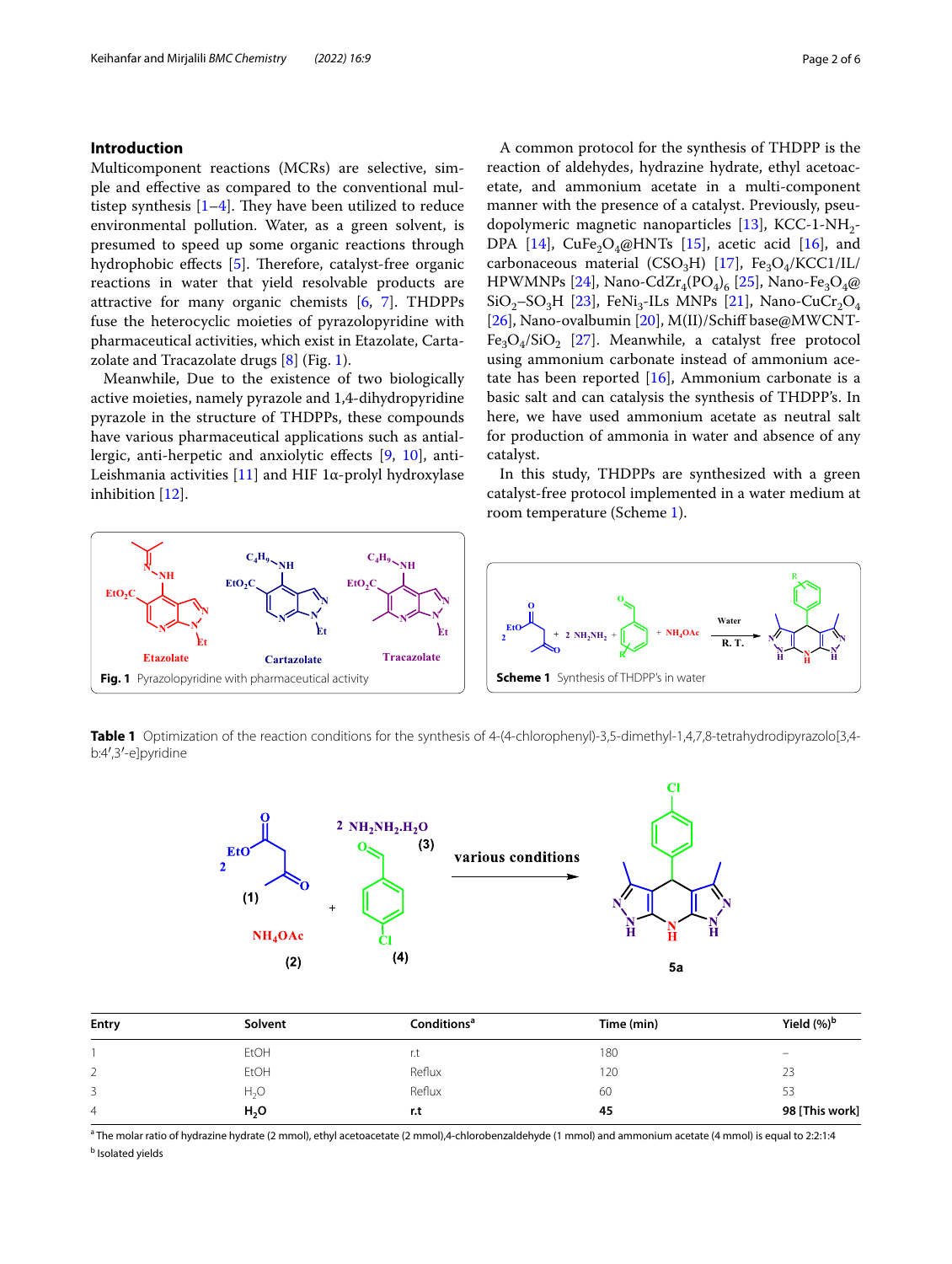## <span id="page-2-0"></span>**Table 2** Synthesis of THDPP's (5<sub>a-m</sub>) in water in room temperature



| <b>Entry</b>   | R                       | Product        | Time<br>(min) | Yield<br>$(%)^b$ | M.P<br>$(^{\circ}C)$ | Lit. M.P. (C) [Reference] |
|----------------|-------------------------|----------------|---------------|------------------|----------------------|---------------------------|
|                | $4-CI$                  | 5a             | 45            | 98               | 244-246              | 254-256 [19]              |
| $\overline{2}$ | $4-NO2$                 | 5 <sub>b</sub> | 60            | 96               | $274 - 276$          | 278-283 [19]              |
| 3              | $3-NO2$                 | 5c             | 50            | 98               | 268-270              | 282-284 [20]              |
| $\overline{4}$ | $4-OH$                  | 5d             | 80            | 96               | $266 - 268$          | 267-268 [21]              |
| 5              | $4 - Br$                | 5e             | 75            | 96               | $222 - 224$          | $221 - 224$ [19]          |
| 6              | $2-CI$                  | 5f             | 105           | 94               | $162 - 164$          | 164-165 [22]              |
| 7              | $4-N(CH_3)$             | 5g             | 90            | 85               | 238-239              | 240-242 [19]              |
| 8              | 4-Me                    | 5h             | 180           | 95               | 240-242              | 241-243 [20]              |
| 9              | $4-F$                   | <sup>5i</sup>  | 75            | 97               | $255 - 257$          | 258-260 [18]              |
| 10             | $4-OCH3$                | 5j             | 90            | 98               | 187-189              | 188-190 [20]              |
| 11             | 3-OMe-4-OH              | 5k             | 90            | 98               | $256 - 258$          | 256-258 [20]              |
| 12             | $3,4-(OH)$ <sub>2</sub> | 5 <sub>l</sub> | 90            | 83               | 208-210              | 208-210 [20]              |
| 13             | 4-CHO                   | 5 <sub>m</sub> | 120           | 91               | $>300^\circ$         | $>300^{\circ}$ [23]       |

Reaction conditions: hydrazine hydrate (2 mmol), ethyl acetoacetate (2 mmol), 4-chloro benzaldehyde (1 mmol) and ammonium acetate (4 mmol), water (3 mL) at room temperature

## **Experimental**

## **Materials and methods**

## *General*

A Bruker, Equinox 55 spectrometer was used to record the Fourier transforms infrared (FT-IR) spectra. A Bruker (DRX-400 Avance) nuclear magnetic resonance (NMR) instrument was also used to record the NMR spectra. In addition, a Buchi B-540 B.V.CHI apparatus served to determine the melting points of the compounds. Mass spectrometry spectra were recorded with a Agilent

<span id="page-2-1"></span>

Technology (HP), Model: 5793, Ion source: Electron Impact (EI), 20-EV, 230 °C, and Quadrupole analyzer.

#### **Chemistry**

#### *General procedure for the synthesis of THDPP's*

Firstly, a solution of 2.0 mmol of hydrazine hydrate, 2.0 mmol of ethyl acetoacetate and 3 mL of water was stirred in a 25-mL round-bottom fask at room temperature. Secondly, 1.0 mmol of aldehyde and 4.0 mmol of ammonium acetate were added to it and stirred at room temperature. The reaction was monitored by thin-layer chromatography (TLC; *n*-hexane:EtOAc, 70:30). After the completion of the reaction, the solution was diluted with cold water, and the product was appeared as water insoluble solid which isolated by simple fltration.

## **Results and discussion**

Although, catalytic synthesis of THDPPs protocols have many advantages such as high yields of products and short reaction time. But the hard work-up and expensive catalysts are some of drawbacks of them. Therefore, we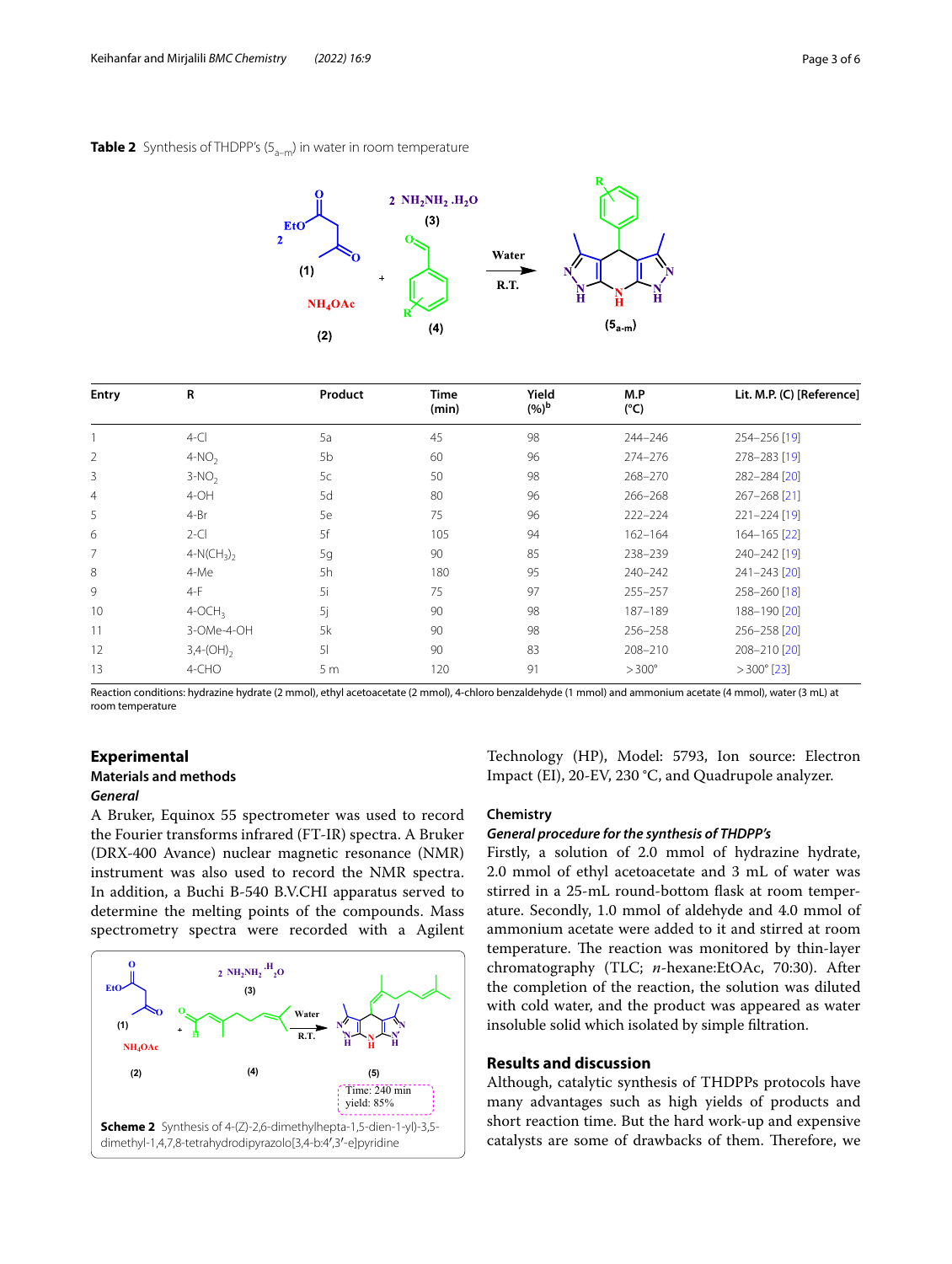

<span id="page-3-0"></span>have decided to design a catalyst-free protocol for synthesis of THDPPs.

In order to optimize the reaction conditions for the preparation of THDPPs in the absence of a catalyst, some reactions were performed between ethylacetoacetate, ammonium acetate, 4-chlorobenzaldehyde and hydrazine hydrate in the presence of diferent solvents (Table [1](#page-1-2)). As the results indicated, tetrahydrodipyrazolopyridines could be synthesized in good-to-high yields and short reaction times.

Hydrazine and ammonium acetate are soluble in water, ethyl acetoacetate is partially soluble and aldehyde is insoluble in water. In the frst step, hydrazine hydrate and ethyl acetoacetate react in water to produce a insoluble intermediate which react with aldehyde in water cage.

Regarding the conditions for the synthesis of THDPPs, the optimization process was implemented with diferent aldehydes, hydrazine hydrate, ethyl acetoacetate and ammonium acetate (Table [2](#page-2-0)).

Meanwhile, we have synthesis THDPP using citral as aliphatic aldehyde (Scheme [2\)](#page-2-1).

A mechanism proposed for the catalyst-free syn-thesis of THDPPs is shown in Scheme [3.](#page-3-0) Ammonium acetate was used as a source of nitrogen for the formation of 1,4-dihydropyridine ring in the THDPPs. Hydrazine is soluble and ethylacetoacetate is partially soluble (2.86 g/100 mL) in water. Initially, the reaction was begun with the versatile condensation of ethyl acetoacetate with hydrazine and then the elimination of ethanol to form pyrazolone A (B, tautomer of A) as a water insoluble solid. The  $A$  (B) and aldehyde are hydrophobia materials and react in a water cage to form the intermediate C through the Knoevenagel condensation. Then, the second molecule of B was condensed with C via Michael reaction to produce bipyrazolone D. Ammonia, which was produced from ammonium acetate, condensed with D to form imine E which produced product F through intramolecular cyclization, tautomerization and water removal.

In order to show the superiority of the THDPPs synthesis process in the absence of catalysts, this process was compared to some others in terms of conditions, reaction time and yield. The results are listed in Table [3](#page-4-0).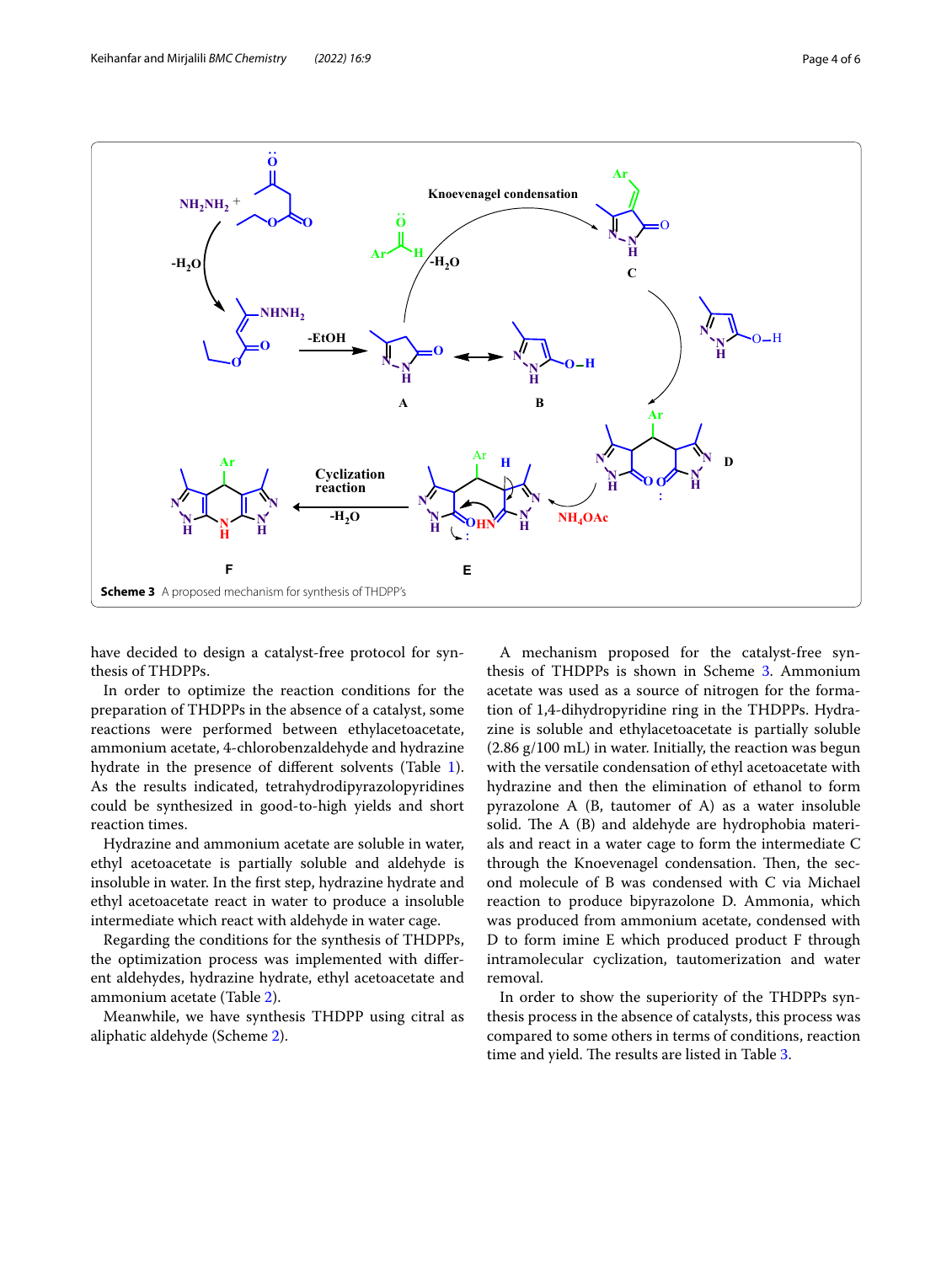## <span id="page-4-0"></span>**Table 3** The comparison of catalyst-free protocol with other methods for synthesis of 5a



| <b>Entry</b>   | Catalyst                                                                           | <b>Conditions</b>   | Time (min)/yield <sup>a</sup><br>(%) [Reference] |  |
|----------------|------------------------------------------------------------------------------------|---------------------|--------------------------------------------------|--|
|                | Fe <sub>3</sub> O <sub>4</sub> /KCC1/IL/HPWMNPs (0.0001 mg)                        | H <sub>2</sub> O/rt | 30/96 [24]                                       |  |
| $\overline{2}$ | Nano-CdZr <sub>4</sub> (PO <sub>4</sub> ) <sub>6</sub> (0.6 mol%)                  | EtOH/reflux         | 43/88 [25]                                       |  |
| 3              | Nano-Fe <sub>3</sub> O <sub>4</sub> @SiO <sub>2</sub> -SO <sub>3</sub> H (0.004 g) | EtOH/MW             | 20/90 [23]                                       |  |
| $\overline{4}$ | FeNi <sub>3</sub> -ILs MNPs (0.002 g)                                              | EtOH/reflux         | 48/86 [21]                                       |  |
| 5              | Nano-CuCr <sub>2</sub> O <sub>4</sub> (4 mol%)                                     | EtOH/25 °C          | $50/90$ [26]                                     |  |
| 6              | Nano-ovalbumin (0.05 q)                                                            | $H_2O/55 °C$        | 45/93 [20]                                       |  |
| 7              | M (II)/Schiff base@MWCNT-Fe <sub>3</sub> O <sub>4</sub> /SiO <sub>2</sub> (0.02 g) | $-\prime$ r.t       | $90/85$ [27]                                     |  |
| 8              | Pseudopolymeric magnetic nanoparticles (10 mg)                                     | EtOH/r.t            | 10-180/45-92 [13]                                |  |
| 9              | $KCC-1-NH_{2}-DPA(0.1 q)$                                                          | EtOH, reflux        | $30/95$ [14]                                     |  |
| 10             | CuFe <sub>2</sub> O <sub>4</sub> @HNTs (5 mg)                                      | EtOH, r.t           | 20/90-96 [15]                                    |  |
| 11             | acetic acid                                                                        | AcOH/reflux         | 300/90 [16]                                      |  |
| 12             | carbonaceous material (CSO <sub>3</sub> H) (10 mg)                                 | $H_2O/60 °C$        | 360/86 [17]                                      |  |
| 13             | Catalyst-free                                                                      | $H_2O/r.t$          | 45/98 [This work]                                |  |

<sup>a</sup> Isolated yields

## **Conclusions**

In this study, an environmentally friendly protocol is introduced for the synthesis of THDPPs in a neutral aqueous medium without using any catalyst or organic solvent. In this green versatile protocol hydrophobia intermediate and aldehyde had been reacted under high pressure condition in water cage. In solubility of products in water caused having a simple work-up and purifcation of them. The attractive advantages of the protocol are excellent yields, mild reaction conditions, less pollution, short time reaction, simple workup and high-purity products.

#### **Abbreviations**

THDPP's: Tetrahydrodipyrazolopyridines; MCRs: Multi-component reactions; FT-IR: Fourier transform infrared; NMR: Nuclear magnetic resonance; TLC: Thin layer chromatography.

## **Supplementary Information**

The online version contains supplementary material available at [https://doi.](https://doi.org/10.1186/s13065-022-00802-4) [org/10.1186/s13065-022-00802-4](https://doi.org/10.1186/s13065-022-00802-4).

**Additional fle 1:** Spectroscopic data for the synthesized tetrahydrodipyrazolo[3,4-b:4′,3′-e] pyridine derivatives.

#### **Acknowledgements**

The Research Council of Yazd University gratefully acknowledged for the fnancial support for this work.